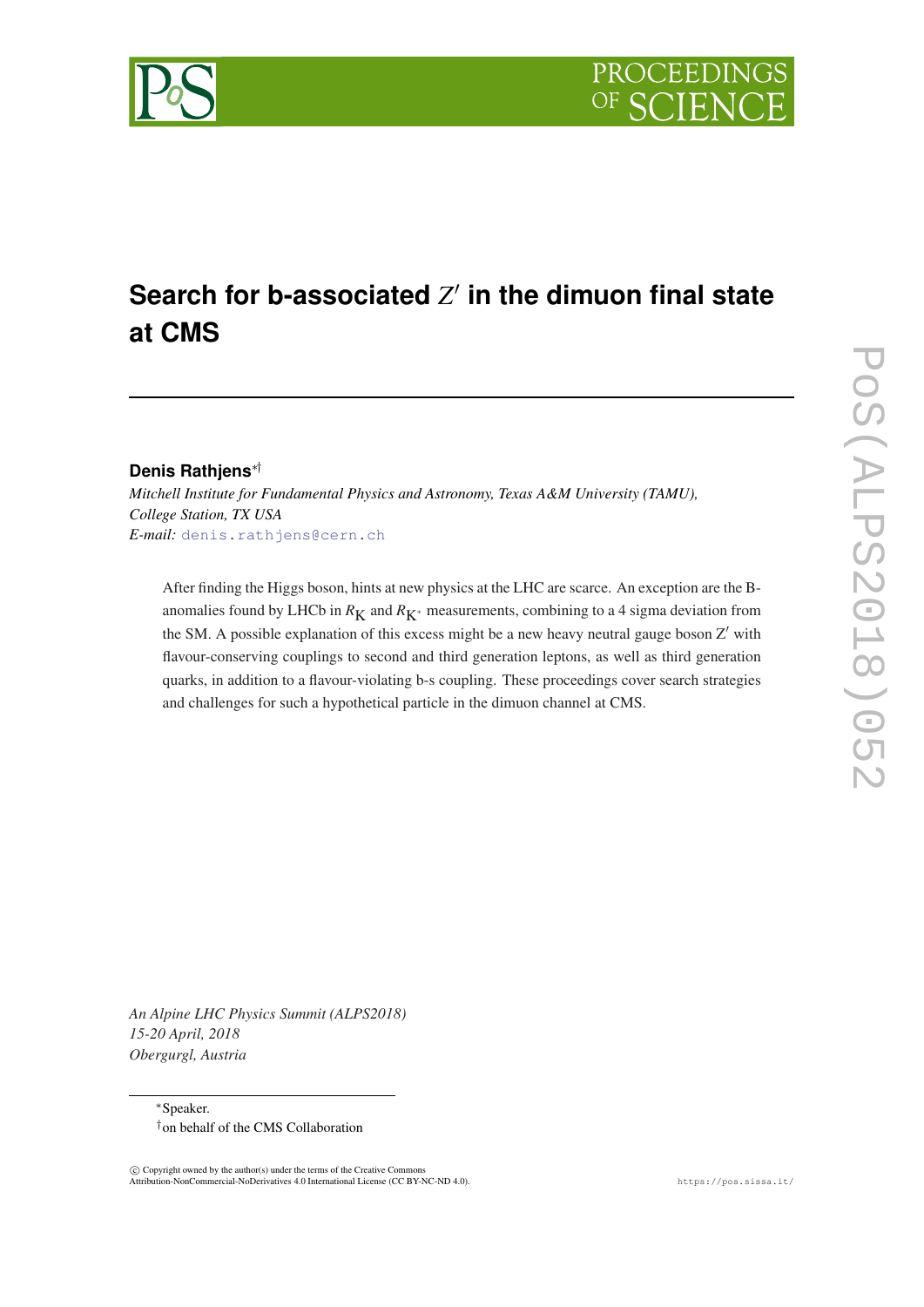# 1. Introduction

Hints at physics beyond the standard model of particle physics are scarce. After the discovery of a Higgs boson that so far is consistent with a single standard model (SM) particle without anomalous couplings, only the neutrino sector that cannot be probed directly at the LHC has clear signs of beyond the standard model (BSM) physics. An exception to this void of BSM evidence are anomalies in the heavy flavour sector as probed by Belle or LHCb. These might point the way towards physics models which can be probed at the Large Hadron Collider (LHC) general purpose experiments.

These proceedings will cover the model of a new heavy neutral gauge boson Z' with non-universal couplings that introduce a flavour-changing neutral current (FCNC), the phenomenology of such a model including how to peruse associated bottom jets to distinguish this model from SM backgrounds, as well as current search exclusions and the expected power of a specialized search for such a model.

# 2. B-flavour anomalies with lepton universality violation

In particular, these proceedings will cover the deviations from the SM expectation in the variables  $R_K = \left(\frac{\mathcal{N}_{K^+\mu^+\mu^-}}{\mathcal{N}_{K^+\mu^+}}\right)$ N*K*+*e*+*e*<sup>−</sup> N*J*/ψ(*e*+*e*−)*K*<sup>+</sup> N*J*/ψ(µ+µ−)*K*<sup>+</sup>  $\left( \frac{\varepsilon_{K^+e^+e^-}}{\varepsilon} \right)$  $\varepsilon_{K^+\mu^+\mu^-}$  $\left( \frac{\varepsilon_{J/\psi(\mu^+\mu^-)K^+}}{2} \right)$  $\varepsilon$ <sub>*J*/ $\psi$ ( $e$ + $e$ <sup>-</sup>)*K*<sup>+</sup></sub> ) and  $R_{K^{*0}} = \frac{\mathcal{B}(B^0 \to K^{*0}\mu^+\mu^-)}{\mathcal{B}(B^0 \to K^{*0}J/\psi(\to \mu^+\mu^-))} \bigg/ \frac{\mathcal{B}(B^0 \to K^{*0}e^+e^-)}{\mathcal{B}(B^0 \to K^{*0}J/\psi(\to e^+e^-))}$ . SM diagrams are due to the lack of FCNCs  $\mathscr{B}(B^0\!\!\rightarrow\! K^{*0}\mu$  $\mathscr{B}(B^0\rightarrow K^{*0}e^+e^$ only possible in higher order diagrams, as shown in Fig. 1 and 2 for the case of *RK*.



LHCb reports excesses in both  $R_K$  [\[1\]](#page-3-0) and  $R_{K^*}$  [[2](#page-3-0)] that reach a level of about  $4\sigma$  in combina-tion [[3](#page-3-0)]. One possible explanation of this excess could be a new heavy gauge boson *Z'* introducing an FCNC.

# 3. A new heavy gauge boson  $Z'$  with non-universal couplings and flavour violation?

The minimal amount of couplings to explain the B anomalies as currently presented necessitate a coupling to muons *g*<sup>µ</sup> , a flavour-preserving coupling to bottom quarks *gb*, and a flavour-violating coupling between bottom and strange quarks  $g_b \delta_{bs}$  [[4](#page-4-0)].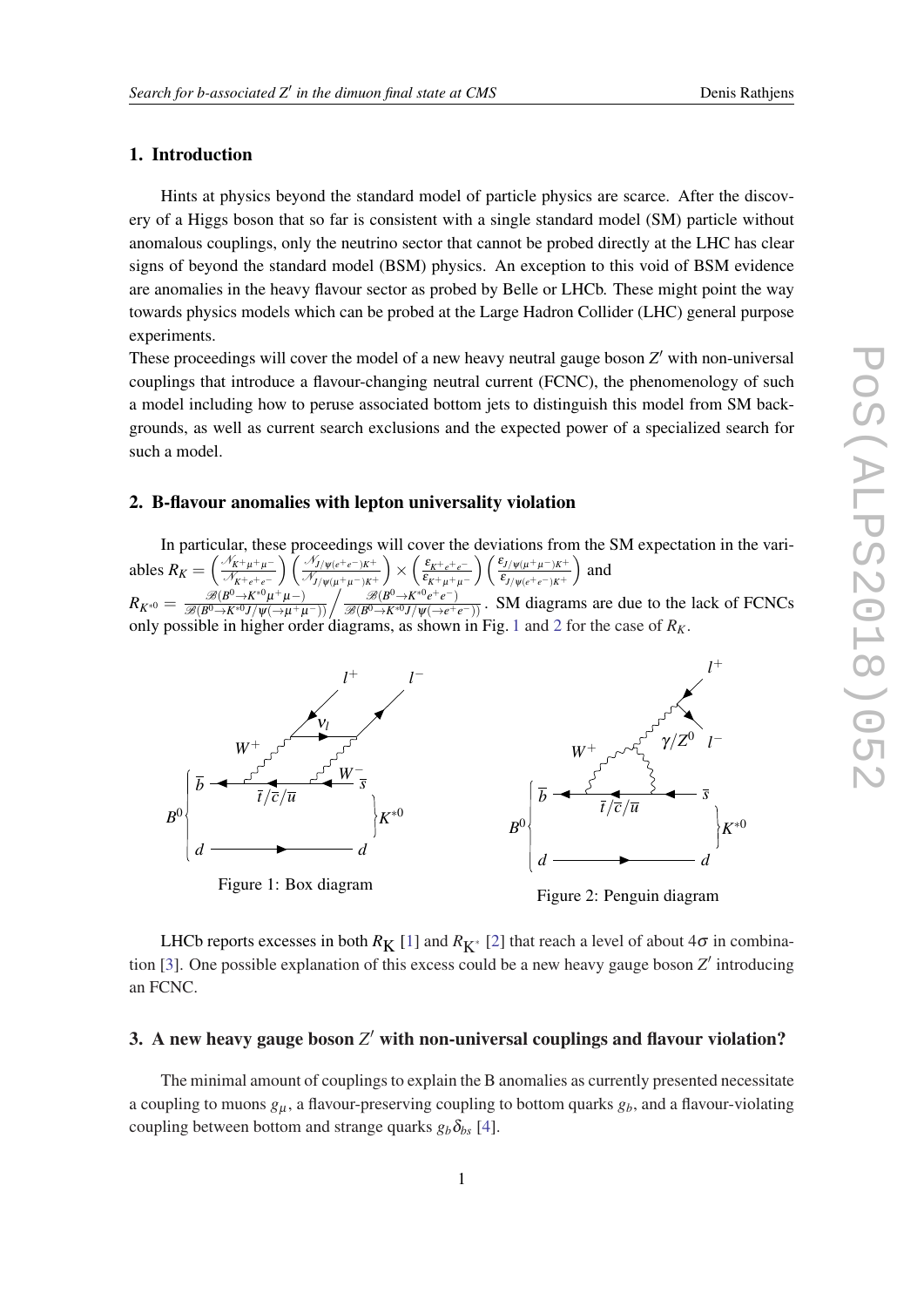Stringent limits on low mass Z' from LEP assume SM-like couplings to first and second generation quarks and first generation leptons while concurrent searches focus on similar assumptions. Instead requiring only third generation flavour-conserving couplings severely weakens current limits, still fits the requirements for an explanation of the B anomalies, and raises some decidedly non-SM like qualities of many events containing such Z'.

#### 3.1 Associated bottom-jet multiplicity

The main distinguishing feature of this kind of  $Z'$  model is the number of associated bottom jets that can be tagged and used to distinguish signal from SM backgrounds. The bottom parton distribution function (PDF) contribution being small increases the relative contribution of gluon splittings to the production cross section of this kind of Z' model. While direct production (Fig. 3) is still dominant, b-associated production modes as shown in Fig. 4 and 5 are abundant.



Figure 3: direct production

Figure 4: one associated bottom jet production

Figure 5: two associated bottom jets production

For a medium b-tag requirement and  $p<sub>T</sub>$  (jet)  $\geq$  30 GeV, the rate of [0/1/2] associated b-tagged jets is  $[80.1\%/18.5\%/1.5\%]$  for a 200 GeV *Z'* and  $[71.8\%/25.1\%/3.0\%]$  for a 500 GeV *Z'*. These associated bottom jets are both central and soft, so lowering the requirement on transverse momentum even further increases acceptance significantly, e.g. [74.0%/23.8%/2.1%] for a 200 GeV *Z*<sup>1</sup> and a requirement of  $p_T(b) \ge 20$  GeV.

## 3.2 Phenomenological differences to standard model backgrounds

The associated bottom jets can be used to make stringent selection requirements that distinguish this kind of specialized analysis from an inclusive dilepton analysis. Requiring at least two jets, at least one of them passing a medium bottom tag requirement, and two opposite sign muons as a preselection, the following three additional requirements can be used, as shown in [\[4\]](#page-4-0).

Fig. [6](#page-3-0) demonstrates the effect of requiring the maximum mass out of the most similar in mass pair of top mass hypotheses (jet-muon pair masses) to be greater than 170 GeV.

In this signal model, there is no missing transverse energy from any sources but mismeasurements. To make a requirement on  $E_{\text{T}}^{\text{miss}}$  invariant in as wide a range of possible  $Z'$  masses as viable, the missing transverse energy is normalized to the dimuon mass and required to be less than 0.2 to reduce  $t\bar{t}$  contamination, as shown in Fig. [7](#page-3-0).

The final requirement is the scalar sum of the leading two jet momenta  $H<sub>T</sub>$  minus the scalar sum of the leading two lepton momenta  $L_T$  (Fig. [8\)](#page-3-0). For SM-like events, this difference is more likely to be in favour of larger hadronic momenta, unlike the soft central bottom jets originating from gluon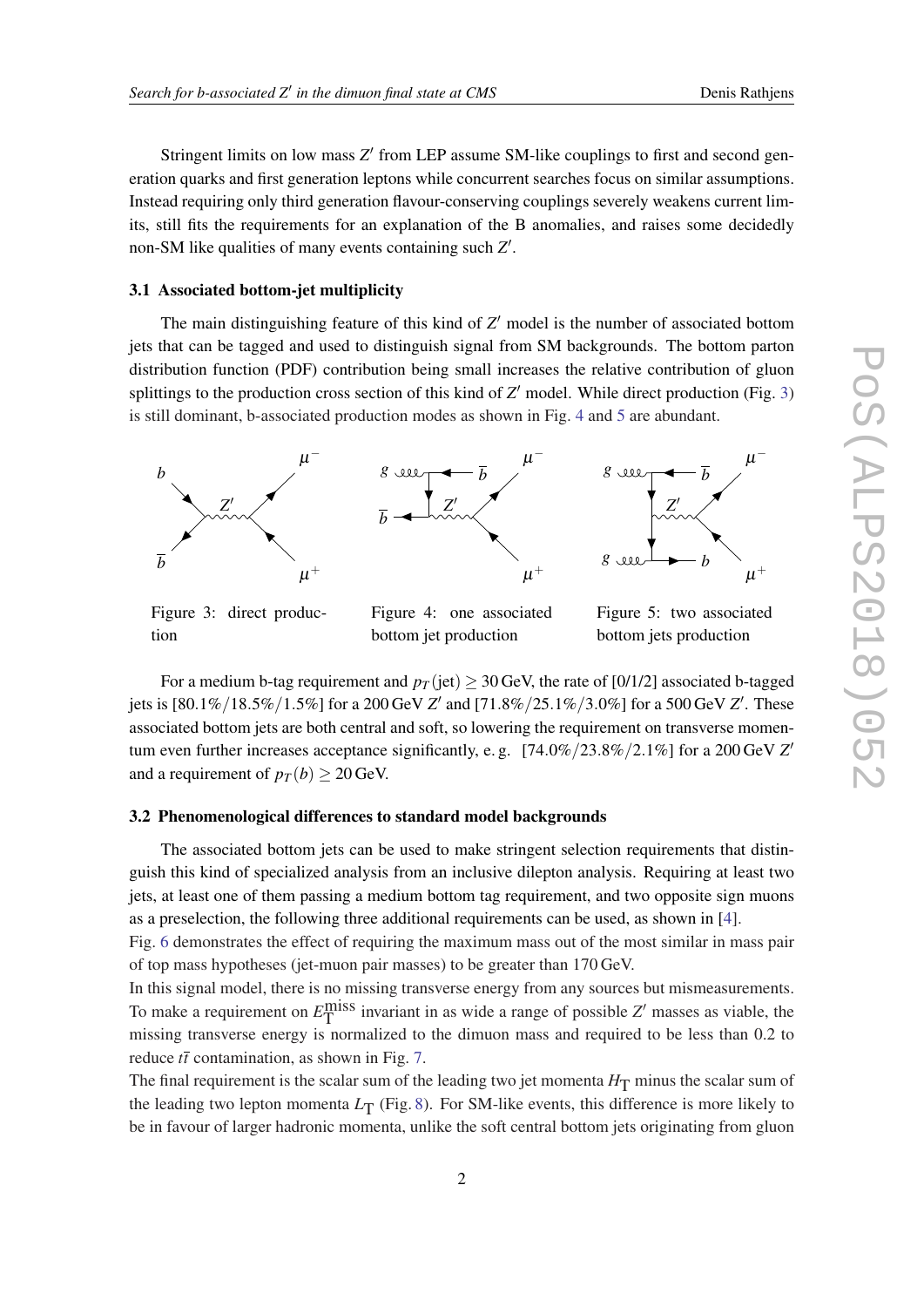<span id="page-3-0"></span>splitting in the signal model.

All plots in Fig. 9 are shown after preselection on Delphes level only with a CMS [[5](#page-4-0)] detector card and obtained from the authors of [\[4\]](#page-4-0).



Figure 9: From left to right: Larger mass of the most similar pair of bottom-muon pair masses, missing transverse energy normalized to dimuon mass, sum of scalar leading two jet momenta minus sum of scalar leading two lepton momenta. Selection requirements are indicated by a black bar with an arrow denoting the direction of passing events. Obtained from the authors of [\[4\]](#page-4-0).

## 4. Search prospects

Currently, only inclusive analyses are conducted, and only the dimuon channel is sensitive to this kind of *Z'* model. Reinterpreting the current CMS limits of [\[6\]](#page-4-0) and comparing them to Delphes simulations, [[4](#page-4-0)] claims the current exclusion limits in Fig. [10](#page-4-0) to be as denoted in green, and the future prospects of a specialized search at different integrated luminosities to be as denoted in red.

As shown, current inclusive limits are equal or better, especially at large flavour-violating values where the cross section increases at the same time as the relative amount of associated bottom jets decreases in favour of direct production via the strange pdf or associated strange jets, for a 350 GeV Z' hypothesis. Improvements can still be reached by going to lower masses closer to the SM *Z* peak where DY background suppression by additional selection requirements can significantly improve exclusion power, as can be seen for the 200 GeV Z' hypothesis.

A specialized search for b-associated  $Z'$  is therefore beneficial and, including some improvements as including a single associated bottom search bin.

## References

- [1] LHCB Collaboration, R. Aaij et al., *Test of lepton universality with*  $B^0 \to K^{*0} \ell^+ \ell^-$  decays, *[JHEP](https://doi.org/10.1007/JHEP08(2017)055)* 08 [\(2017\) 055](https://doi.org/10.1007/JHEP08(2017)055) [[1705.05802](https://arxiv.org/abs/1705.05802)].
- [2] LHCB Collaboration, R. Aaij et al., *Test of lepton universality using*  $B^+ \to K^+ \ell^+ \ell^-$  decays, *[Phys. Rev.](https://doi.org/10.1103/PhysRevLett.113.151601)* Lett. **113** [\(2014\) 151601](https://doi.org/10.1103/PhysRevLett.113.151601) [[1406.6482](https://arxiv.org/abs/1406.6482)].
- [3] B. Capdevila, A. Crivellin, S. Descotes-Genon, J. Matias and J. Virto, *Patterns of New Physics in*  $b \rightarrow s\ell^+\ell^-$  transitions in the light of recent data, *JHEP* 01 [\(2018\) 093](https://doi.org/10.1007/JHEP01(2018)093) [[1704.05340](https://arxiv.org/abs/1704.05340)].